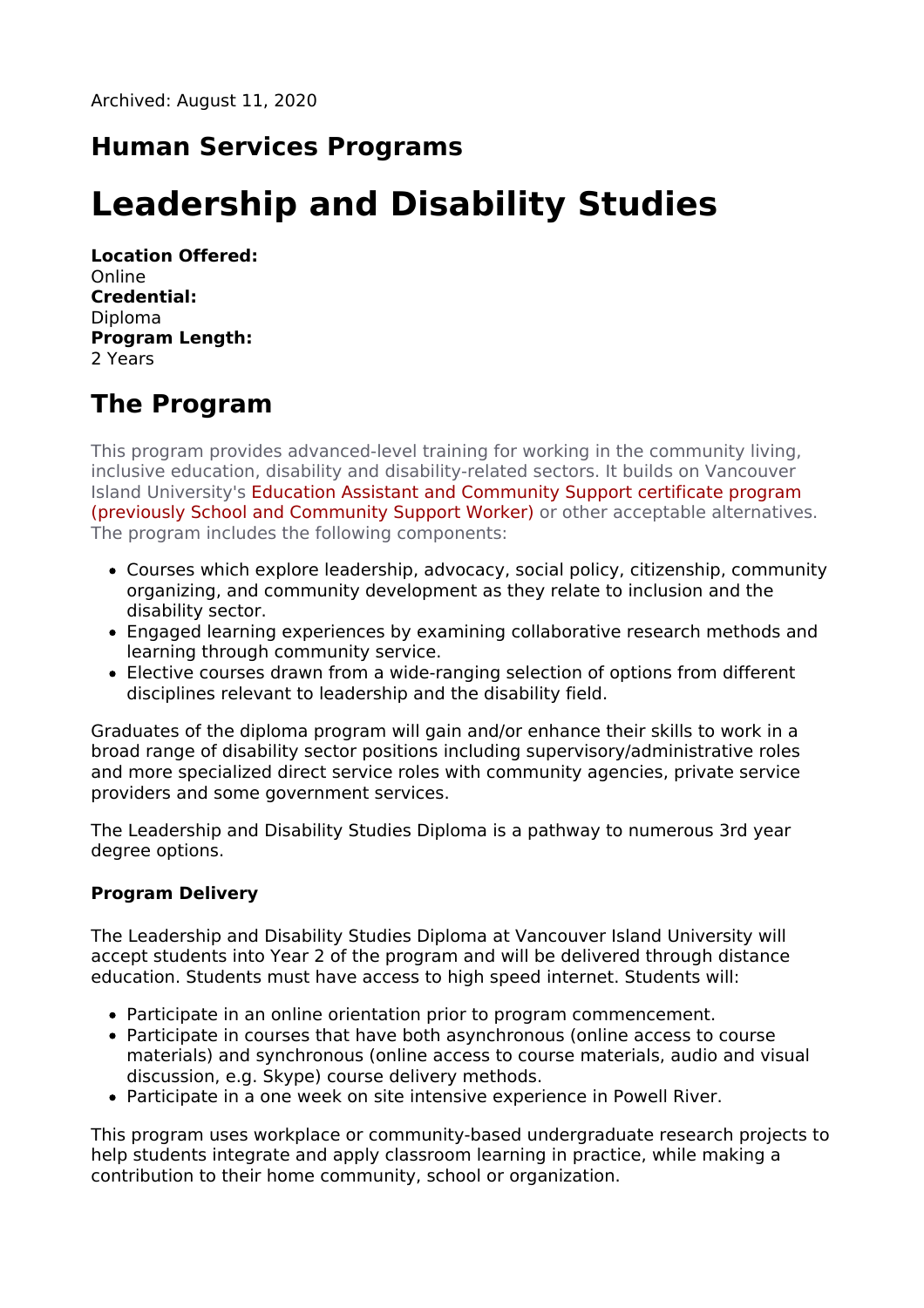Students who successfully complete the program will receive a Vancouver Island University diploma.

#### **Transfer Credit (from other institutions)**

Vancouver Island University recognizes the academic knowledge and achievement of students who have undertaken post-secondary studies at other colleges, institutes, or universities. Credit is assigned on the basis of an official transcript, course outlines, and other supporting documentation.

#### **Prior Learning Assessment**

Prior Learning Assessments are also available for students with substantial work experience or other closely related activities.

### **Program Outline**

| Year <sub>2</sub>                                                                                                                                                                                                                                    | <b>Credits</b> |
|------------------------------------------------------------------------------------------------------------------------------------------------------------------------------------------------------------------------------------------------------|----------------|
| LDS 200 - (Citizenship and Human Rights)                                                                                                                                                                                                             | 3              |
| LDS 210 - (Leadership, Advocacy, and Social Policy)                                                                                                                                                                                                  | 3              |
| LDS 220 - (Action Research and Learning in Community)                                                                                                                                                                                                | 3              |
| LDS 230 - (Leadership and Disability Studies Practicum)                                                                                                                                                                                              | 3              |
| LDS 250 - (Community Development)                                                                                                                                                                                                                    | 3              |
| One of:<br>PSYC 111 - (Contemporary Psychology I) or,<br>PSYC 121 - (Developmental Psychology) or,<br>PSYC 131 - (Child Development I) or,<br>SOCI 111 - (Introduction to Sociology) or,<br>MGMT 192 - (Principles of Management) or,                |                |
| One of:<br>PSYC 112 - (Contemporary Psychology II) or,<br>PSYC 122 - (Developmental Psychology) or,<br>PSYC 132 - (Child Development II) or,<br>SOCI 112 - (Canadian Society in the Contemporary World) or,<br>MGMT 292 - (Organizational Behaviour) | 3              |
| University-level English*                                                                                                                                                                                                                            | 3              |
| Approved elective**                                                                                                                                                                                                                                  | 6              |
| <b>Total credits</b>                                                                                                                                                                                                                                 | 30             |

\* Minimum "C" grade required.

\*\* Refer to the Leadership and Disability Studies department page for a list of approved electives or discuss with Program Advisor, Coordinator, or Chair.

### **Completion Requirements**

To be eligible for a Leadership and Disability Studies Diploma, students must:

- Complete all of the required program courses and obtain a minimum "C" grade in every course.
- Achieve a passing grade in the practicum course.
- Complete all requirements within 5 years.

### **Admission Requirements**